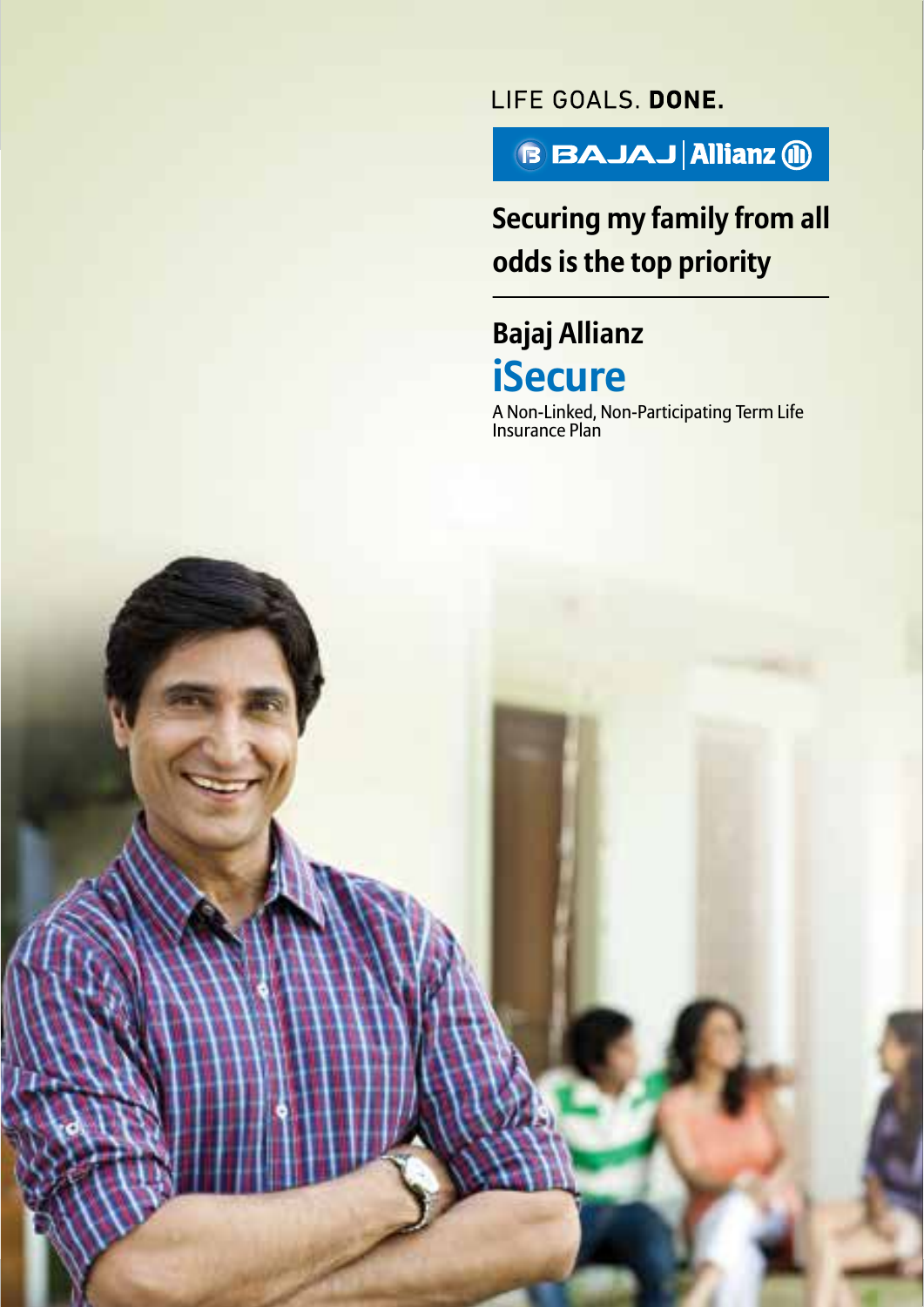LIFE GOALS, DONE.

**BBAJAJ Allianz (ii)** 

# **Bajaj Allianz iSecure**

You have always tried your best to fulfill all your responsibilities and take care of your family. However, life is full of uncertainties and we need to ensure that our families are well provided for.

Presenting…Bajaj Allianz iSecure; a non-linked, non-participating, individual, life, regular and limited premium level cover pure risk premium plan that secures your family's financial needs.

# **Key features of Bajaj Allianz iSecure**

- Get the advantage of a level term cover at low cost, especially for larger sum assured
- Get rewarded for maintaining a healthy life-style, if applicable, with special premium rates for non-smokers and for medically fit non-smoker<sup>1</sup>.
- Benefit of attractive high sum assured rebate
- Flexibility to
	- Select your policy term depending on your requirement
	- Alter your premium payment frequency
	- Include your spouse at a later date in your existing policy, if you are single at present
	- Plan to meet recurring expenses of your loved ones' by opting for payment of benefit in installments
- Option to enhance your coverage with rider benefits

#### **How does Bajaj Allianz iSecure work?**

Bajaj Allianz iSecure offers you the choice to cover your spouse as well jointly with yourself.

You can customize your policy to suit your requirement by following the steps as follows:

- Step 1: Choose either individual or a joint life cover
- Step 2: Choose your sum assured(s) (Life Cover)
- Step 3: Choose your policy term, premium payment term & premium payment frequency
- Step 4: Choose your lifestyle category either "Non-Smoker<sup>1</sup>" or "Smoker<sup>1</sup>".

Your premium will be based on your current age (s), sum assured(s), lifestyle category (if applicable), policy term, premium payment term and premium payment frequency.

In case of unfortunate demise, the death benefit will be the sum assured under the policy.

1 This categorisation is available subject to medical examination/tests as decided by the Company.

A Non-smoker who has no abnormalities in his medical examination/tests or family/personal history; has no risky avocation and does not have a risky occupation, as decided by the Company, is classified as a Preferred Non-Smoker.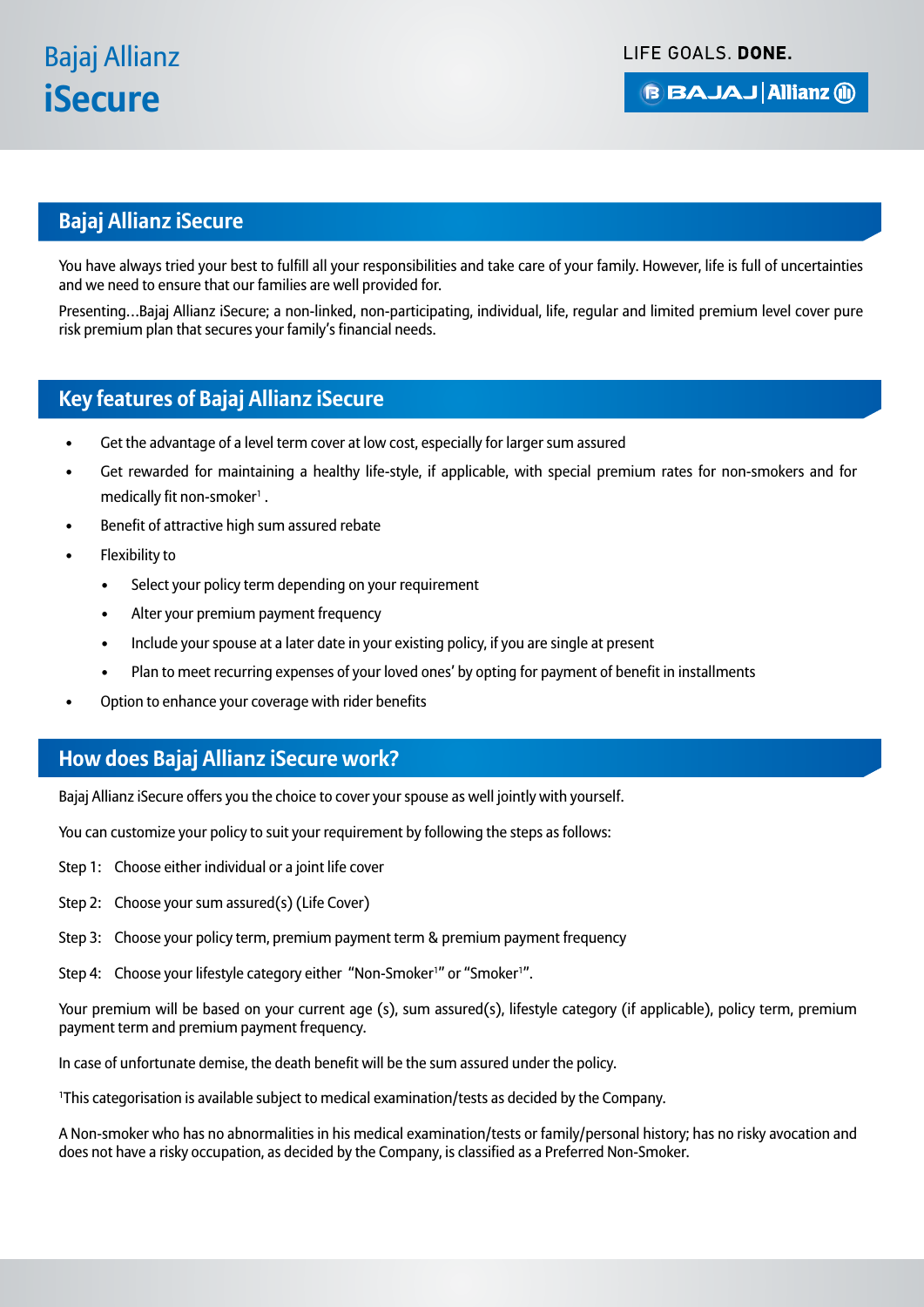**BBAJAJ Allianz (ii)** 

# **Illustration**



Note- A 30 years Male opts for a sum assured of ₹ 25,00,000 for a Policy Term of 20 years and Premium payment Term of 20 years at Annual Premium ₹3,723 (exclusive of GST)

# **Eligibility Criteria**

| <b>Parameters</b>           | <b>Eligibility</b>                                                                                |             |            |                |  |                |  |
|-----------------------------|---------------------------------------------------------------------------------------------------|-------------|------------|----------------|--|----------------|--|
| Minimum Entry Age           | 18 years                                                                                          |             |            |                |  |                |  |
| Maximum Entry Age           | 65 years                                                                                          |             |            |                |  |                |  |
| Minimum Sum Assured         | ₹25,00,000                                                                                        |             |            |                |  |                |  |
| Maximum Sum Assured         | ₹50,00,000                                                                                        |             |            |                |  |                |  |
| Premium Payment Term        | Premium Payment                                                                                   | Minimum     |            | Maximum        |  |                |  |
| (PPT) & Policy Term (PT)    |                                                                                                   | PPT (years) | PT (years) | PPT (years)    |  | PT (years)     |  |
|                             | Regular Premium                                                                                   | 10          | 10         | (85-Entry Age) |  | (85-Entry Age) |  |
|                             | <b>Limited Premium</b>                                                                            | 5           | 10         | 25             |  | (85-Entry Age) |  |
|                             | For Limited Premium:<br>Premium Payment Terms available are 5, 10, 15, 20 & 25 years.             |             |            |                |  |                |  |
| Minimum Installment         | Monthly*<br>Half-Yearly<br>Yearly<br>Quarterly                                                    |             |            |                |  |                |  |
| Premium                     | ₹3,000                                                                                            | ₹1,500      | ₹750       |                |  | ₹250           |  |
|                             | * For monthly installment, three (3) installments need to be paid at the inception of the policy. |             |            |                |  |                |  |
| Minimum Maturity Age        | 28 years                                                                                          |             |            |                |  |                |  |
| <b>Maximum Maturity Age</b> | 85 years                                                                                          |             |            |                |  |                |  |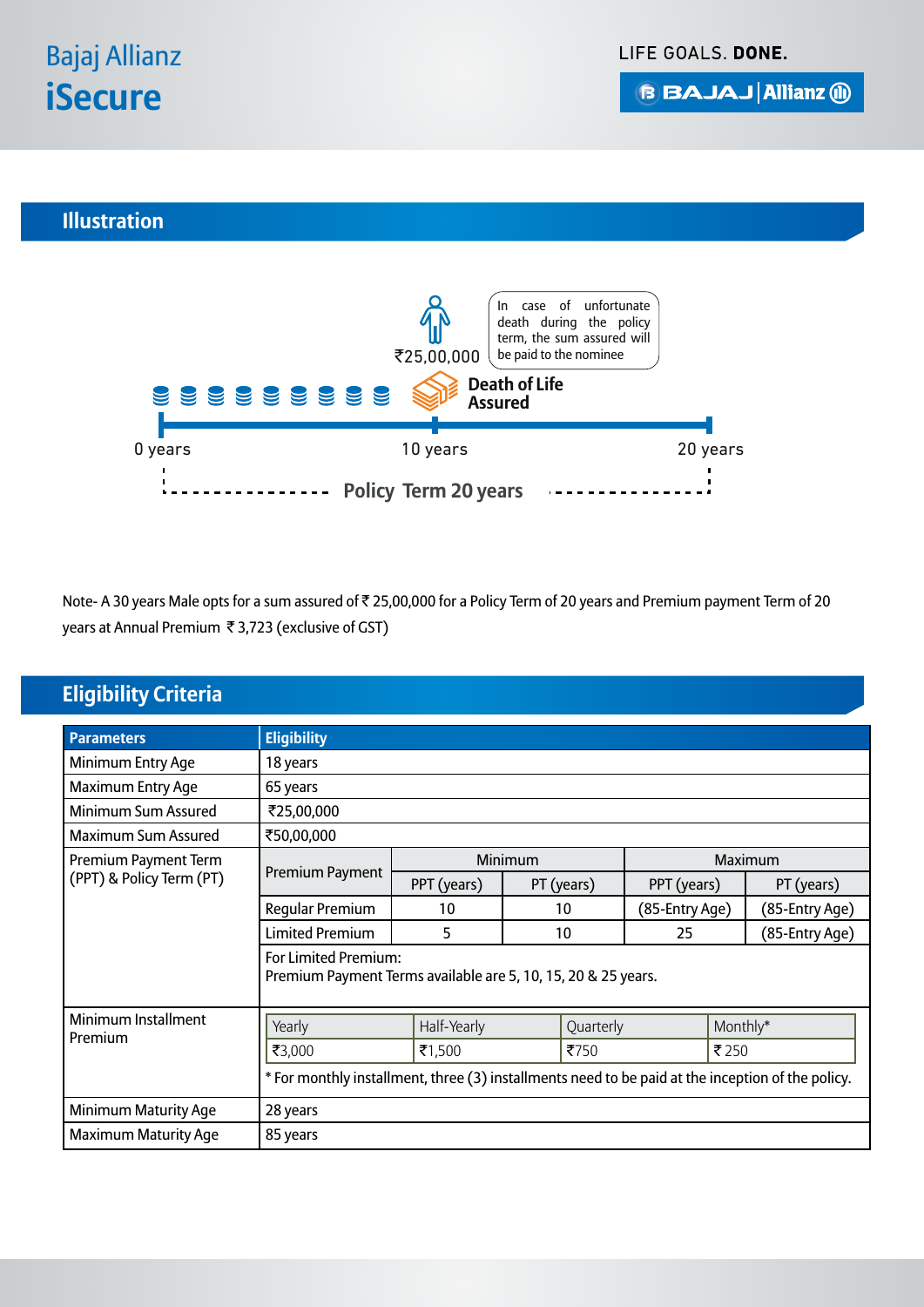# **Eligibility for policies purchased through POS channel:**

| <b>Parameters</b>                                                                                           | Eligibility                                                                                                                                                                                      |             |            |                |                |            |
|-------------------------------------------------------------------------------------------------------------|--------------------------------------------------------------------------------------------------------------------------------------------------------------------------------------------------|-------------|------------|----------------|----------------|------------|
| Minimum Entry Age                                                                                           | 18 years                                                                                                                                                                                         |             |            |                |                |            |
| Maximum Entry Age                                                                                           | 55 years                                                                                                                                                                                         |             |            |                |                |            |
| Minimum Sum Assured                                                                                         | ₹25,00,000                                                                                                                                                                                       |             |            |                |                |            |
| <b>Maximum Sum Assured</b>                                                                                  | ₹50,00,000                                                                                                                                                                                       |             |            |                |                |            |
| (Sum Assured would be in<br>multiple of ₹50,000, as per<br>POS quidelines, as amended<br>from time to time) | The maximum Sum Assured will be as per prevailing POS guidelines, as amended from time to<br>time                                                                                                |             |            |                |                |            |
| Premium Payment Term                                                                                        |                                                                                                                                                                                                  | Minimum     |            |                | Maximum        |            |
| (PPT) & Policy Term (PT)                                                                                    | Premium Payment                                                                                                                                                                                  | PPT (years) | PT (years) |                | PPT (years)    | PT (years) |
|                                                                                                             | Regular Premium<br>10<br>10                                                                                                                                                                      |             |            | (65-Entry Age) | (65-Entry Age) |            |
|                                                                                                             | <b>Limited Premium</b><br>5<br>10<br>25                                                                                                                                                          |             |            |                | (65-Entry Age) |            |
|                                                                                                             | For Limited Premium:<br>Premium Payment Terms available are 5, 10, 15, 20 & 25 years.<br>Minimum & maximum Policy term will be as per prevailing POS quidelines, as amended from<br>time to time |             |            |                |                |            |
| Minimum Installment                                                                                         | Monthly*<br>Yearly<br>Half-Yearly<br>Quarterly<br>₹750<br>₹250<br>₹3,000<br>₹1,500                                                                                                               |             |            |                |                |            |
| Premium                                                                                                     |                                                                                                                                                                                                  |             |            |                |                |            |
|                                                                                                             | * For monthly installment, three (3) installments need to be paid at the inception of the policy.                                                                                                |             |            |                |                |            |
| <b>Minimum Maturity Age</b>                                                                                 | 28 years                                                                                                                                                                                         |             |            |                |                |            |
| <b>Maximum Maturity Age</b>                                                                                 | 65 years<br>The maximum Age at Maturity will be as per prevailing POS guidelines, as amended from time<br>to time                                                                                |             |            |                |                |            |
| <b>Riders</b>                                                                                               | <b>Not Available</b>                                                                                                                                                                             |             |            |                |                |            |

# **Premium Rates**

Bajaj Allianz iSecure rewards you for maintaining a healthy lifestyle. The plan provides you a separate set of premium rates for the lifestyle categories; Preferred Non-Smoker, Non-Smoker & Smoker

Bajaj Allianz iSecure can also be taken through the Company's website. Web rebate is applicable for policies purchased through Company's website. The web premium rates are available in the Company's website.

The table below shows the premiums for an age of 30 years Male and a sum assured of  $\bar{\tau}$  25,00,000 under all the lifestyle categories and for various policy terms:

|                       | <b>Premium Payment Term &amp; Policy Term (Years)</b> |         |         |         |         |  |
|-----------------------|-------------------------------------------------------|---------|---------|---------|---------|--|
| Lifestyle Category    | 10                                                    | 15      | 20      | 25      | 30      |  |
| Smokers               | ₹ 3,803                                               | ₹ 3,973 | ₹4,266  | ₹4,753  | ₹ 5,387 |  |
| Non-Smokers           | ₹ 3,469                                               | ₹ 3,561 | ₹ 3,723 | ₹4,047  | ₹4,486  |  |
| Preferred Non-Smokers | ₹ 3,285                                               | ₹ 3,353 | ₹ 3,488 | ₹ 3,780 | ₹4,208  |  |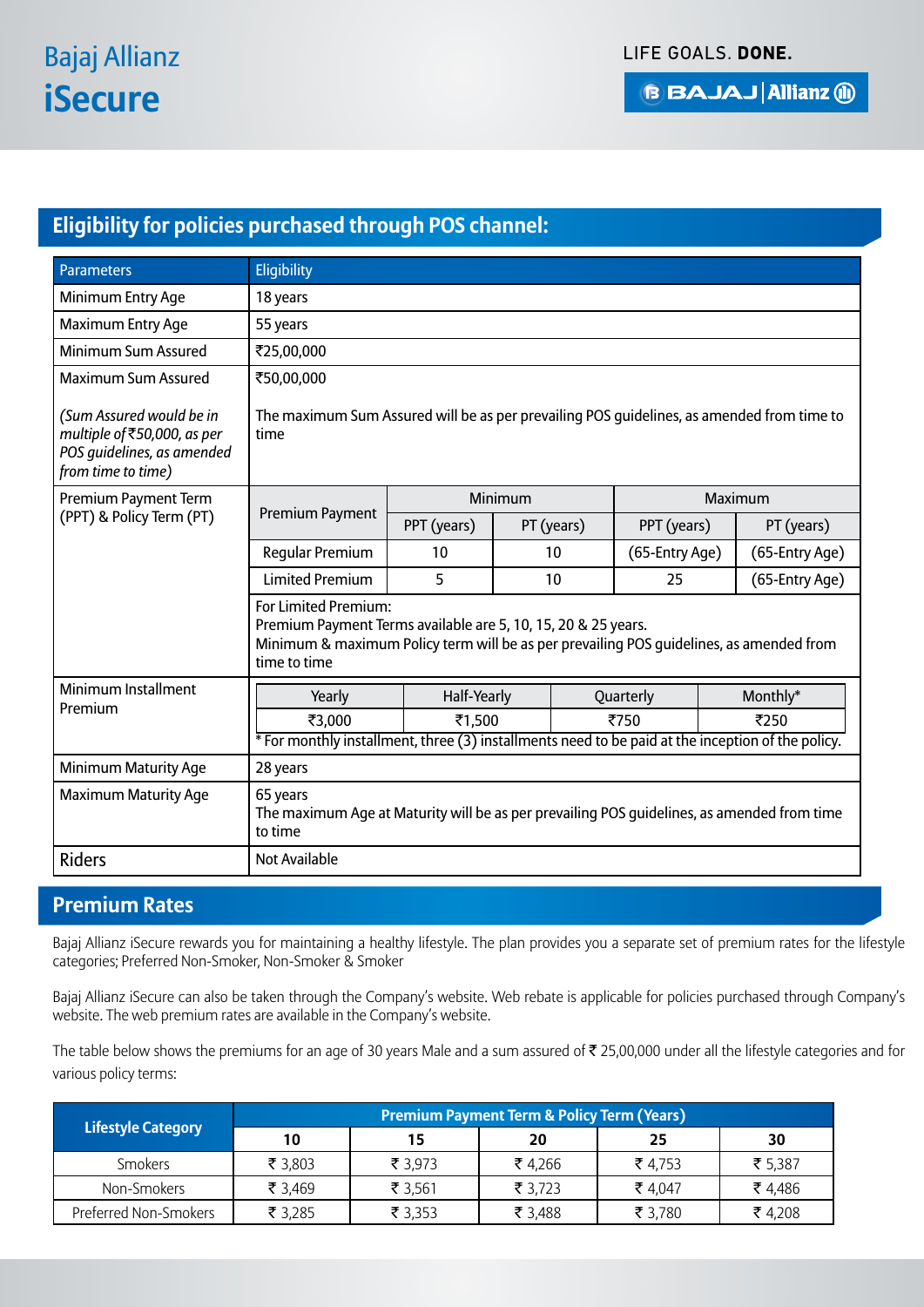# **Premium Frequency Factor**

The installment premium for the premium payment frequencies other than yearly installment is arrived at by multiplying the yearly premium with the premium frequency factors given below.

| Premium frequency              | <b>Monthly</b> | Juarterly | vearly<br>наіт | $\blacksquare$<br>Yearly<br>car |
|--------------------------------|----------------|-----------|----------------|---------------------------------|
| ' freal<br>-actor<br>Freauencv | 0.09           | 0.26      | ⌒冖<br>◡.◡      | .00                             |

The monthly mode is permitted only by salary deduction or ECS.

#### **Premium Rebates**

The plan offers attractive premium rebates to you for choosing high sum assured. The high sum assured rebates (HSAR), which will be applied on the tabular premium and the lifestyle categories; Preferred Non-Smoker, Non-Smoker & Smoker.

Apart from the HSAR mentioned above, for a joint life policy, joint life rebate (JLR) as mentioned below is also available:

| <b>Age of Older Life Assured</b>                                                       | $\leq$ = 40 | 41 to 50 | >= 51 |
|----------------------------------------------------------------------------------------|-------------|----------|-------|
| JLR as % of the total Gross Premium <sup>#</sup><br>applicable to the individual lives | 5%          | 3%       | 10/   |

*# Total Gross premium is the total of the calculated premiums for each individual life after allowing for any HSAR for each individual life.*

#### **Death Benefit**

#### **a) Individual Life**

- In case of unfortunate death of life assured during the policy term, provided all premiums are paid up to date, the benefit will be Sum Assured on Death<sup>\$</sup>
- The policy cover will terminate immediately on death of the life assured.

#### **b) Joint Life**

- The death benefit is payable on death of each life, provided the policy is in-force. The benefit payable will be Sum Assured on Death\$
- On death of any one of the life assureds, the policy will automatically continue on the surviving life assured with a reduced premium. The reduced premium will be based on the age, lifestyle category (if applicable), policy term, premium payment term and premium payment frequency of the surviving life assured as at the inception of the policy and the sum assured with respect to the surviving life under the policy.
- The policy cover will terminate immediately on death of the surviving life assured.

*\$ Sum Assured on Death is defined as the higher of (a) 10 times Annualised Premium\*, (b) 105% of total premiums paid\* till date of death, (c) Sum Assured (or prevailing sum assured, if applicable)*

*\*Annualised Premium is the total premium/s payable in a policy year. The annualized premium is exclusive of Goods & Service Tax/ any other applicable tax levied, subject to changes in tax laws, extra premium, and, and Total Premiums paid shall be the total of all premiums received, exclusive of taxes, and extra premium, if any. Please note that Goods & Service Tax/any other applicable tax levied, subject to changes in tax laws, will be collected over and above the premium under the policy.* 

*For policies purchased through POS channel, Waiting Period of sixty (60) days from Date of commencement of risk shall be applicable. During this period, the death benefit due to any reason other than accidental death will be 100% of total premiums paid till date, excluding GST/any other applicable tax levied, subject to changes in tax laws and any extra premium*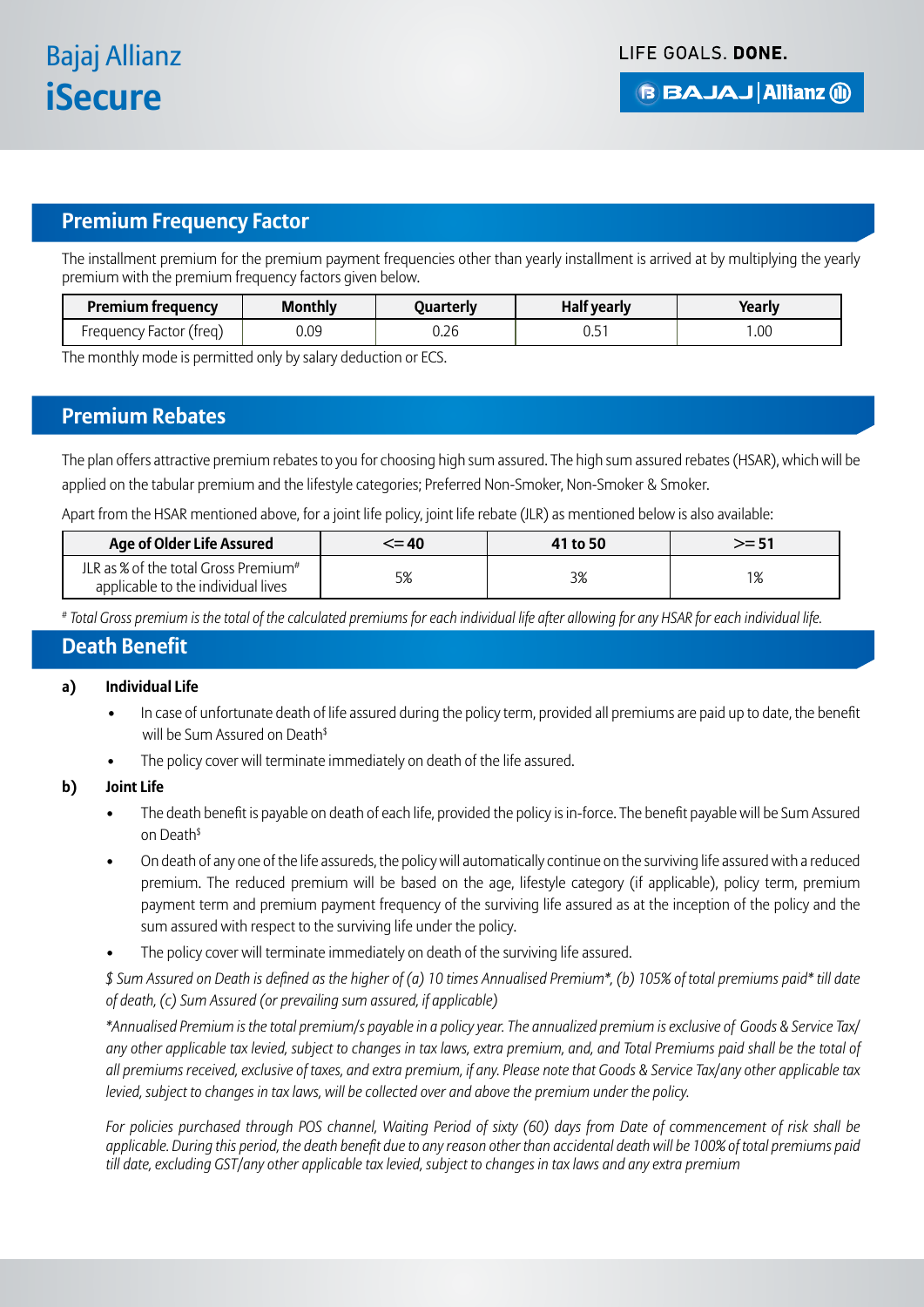# **Maturity Benefit**

No maturity benefit shall be payable on survival till the end of the policy term.

### **Surrender Benefit**

For Regular Premium policies:

Surrender value is not available.

For Limited Premium policies:

Surrender value is available only after the premium payment term. The surrender value payable shall be higher of Guaranteed Surrender Value (GSV) and Special Surrender Value (SSV).

The Company shall have the right to revise the SSV Factors from time to time, subject to prior approval from the Authority.

## **Additional Rider Benefit**

You have the option to enhance your coverage with optional rider benefits. The riders currently available with Bajaj Allianz iSecure are:

- 1. Bajaj Allianz Accidental Death Benefit Rider UIN: 116B034V02
- 2. Bajaj Allianz Accidental Permanent Total/ Partial Disability Benefit Rider UIN: 116B036V02
- 3. Bajaj Allianz Waiver of Premium Benefit Rider November 2012 116B031V02

In case of joint life the rider can be opted individually or jointly by the lives assured.

The rider can only be taken at the inception of the policy. For Joint Life, in case of accidental death of the first life an additional accidental death benefit shall be payable and the rider (along with the base policy) will continue on life of the surviving Life Assured. In case of non – accidental death of the first life the rider (along with the base policy) will continue on life of the surviving life assured.

Please refer to respective rider sales literature or visit Company website or consult your "Insurance Consultant" for more details and eligibility conditions.

*For policies purchased from POS channel, riders would not be available.*

#### **Flexibilities**

#### **a) Option to take an Individual or a Joint Life policy**

- If you are married at policy inception, then the spouse can be included only at the inception of the policy.
- If you were not married at policy inception, you may include your spouse after your marriage in your existing individual policy, subject to applicable terms and conditions.

In a joint life policy, on annulment of marriage, the company needs to be informed of the annulment and second life will be excluded.

#### **b) Alteration of Premium payment frequency**

You can change the premium payment frequency at any policy anniversary during the term of the policy, subject to the minimum premium limits under the plan

#### **c) Option to take death benefit in installments**

You or your nominee will have the option to take the death benefit in equal monthly installments over a period of 5 or 10 years from the date of intimation of death. The same needs to be informed in writing at the time of filing the death claim form.

Each monthly installment will be an amount equivalent to:

- For 5 years: 1.04 \* death benefit divided by 60
- For 10 years: 1.08 \* death benefit divided by 120

After approval from IRDAI, these factors can be revised in the future, based on the prevailing economic scenario, so that better terms can be given to the nominee.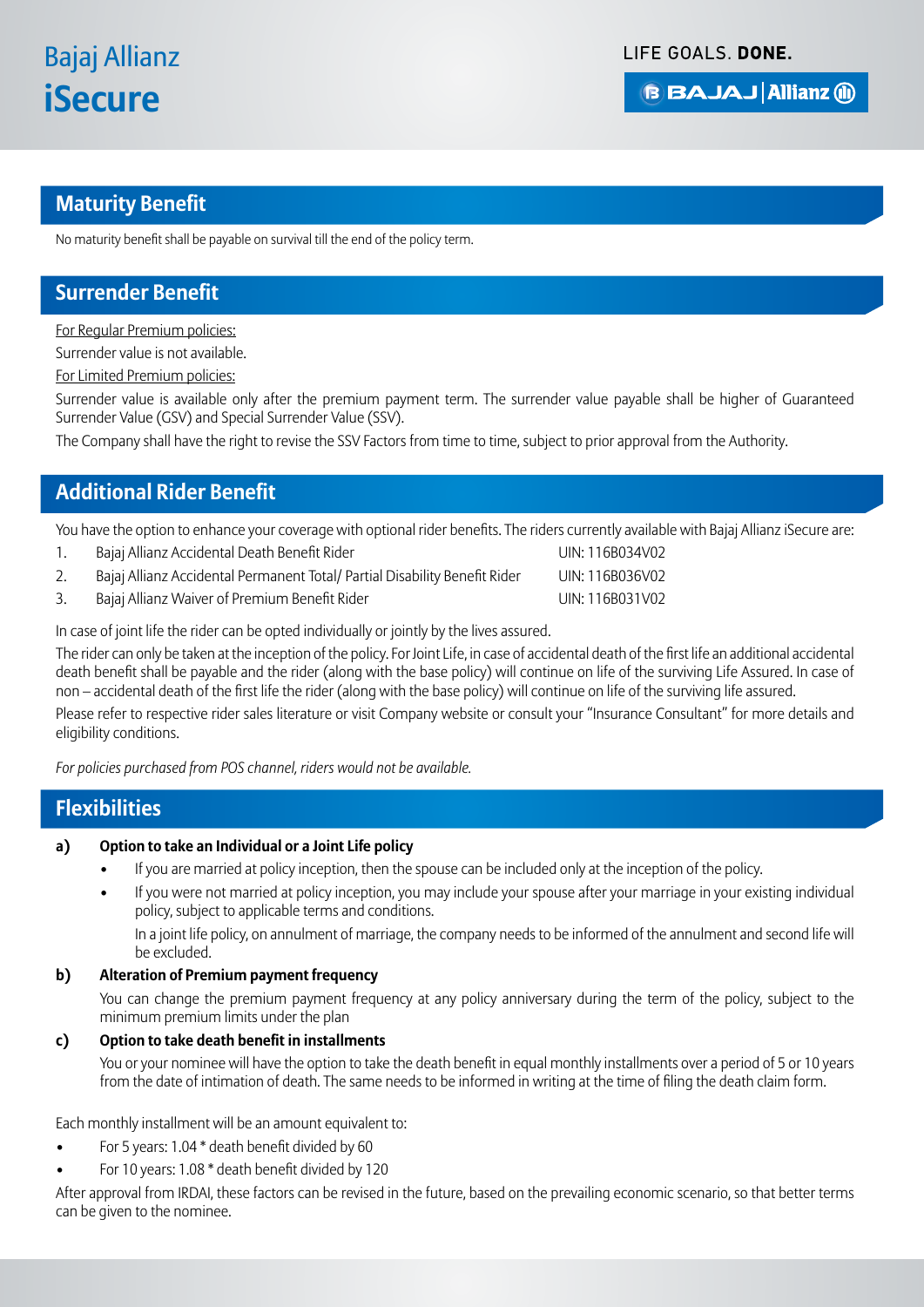# Bajaj Allianz **iSecure**

LIFE GOALS, DONE.

# **B BAJAJ Allianz (ii)**

The nominee will have the option at any time to discontinue receiving the monthly installment during the installment period.

On receiving the request, the nominee will be eligible for an amount equal to the death benefit less the total amount of installments already paid as on the date of request, provided the amount receivable is higher than zero.

# **What happens if you are unable to pay your premiums?**

If due premium is not paid before the end of the grace period, your life cover under the plan will cease and, in such a case, no death benefit or paid-up value will be payable. You can revive the policy within a revival period of five years from the due date of first unpaid premium, subject to the revival conditions.

If the death of the life assured occurs during the grace period, the death benefit shall be paid under the policy as if the policy was in force for full Sum Assured after deduction of the outstanding premium (including extra premium, rider premium, GST/ any other applicable tax levied, subject to changes in tax laws, if any), if any, due as on that date.

#### **Revival**

If your policy is lapsed due to non-payment of premium, you may revive the policy, subject to the following conditions:

- a) The application for revival is made within five years from the due date of the first unpaid premium.
- b) The arrears of premiums together with interest, at such rate as the Company may decide from time to time, are paid. The current applicable revival interest is 9.0 % p.a compounded half- yearly;
- c) The policyholder furnishes, at his/her own expense, satisfactory evidence of health of the life assured;
- d) The revival of the policy may be on terms different from those applicable to the policy before it lapsed/became paid-up, based on prevailing Board approved underwriting policy of the Company framed from time to time;
- e) The revival will take effect only on it being specifically communicated by the Company to the policyholder;
- f) The Company may at its sole and absolute discretion refuse to revive the policy, based on its Board approved underwriting guidelines.

 *Note: The revival interest rate will be benchmarked to the G-Sec based on the information from Financial Benchmark India Private Ltd (FBIL). It will be equal to [10-year G-Sec yield PLUS 2%] rounded-up to the next full interest rate. The revival interest rate will be*  reviewed on an annual basis. Any change in bases used for determination of applicable interest rate will be subject to prior approval *of IRDAI.*

#### **Grace Period**

If you have failed to make payment of the premium by the due date specified in the schedule, a grace period of 30 days for premium payment frequencies other than monthly and 15 days, for monthly frequency is allowed. If the death of the life assured occurs during the grace period, the death benefit shall be payable under the policy as if the policy was in force for full sum assured after deduction of the outstanding premiums, due as at that date.

# **Termination of the Policy**

This Policy shall automatically terminate on the earlier occurrence of either of the following events:

- On full surrender of the policy;
- On expiry of the revival period;
- On the death of the life assured in an individual life policy and on the second death in a joint life policy, or payment of all death benefit in installments, whichever is later;
- On the maturity date
- On free look cancellation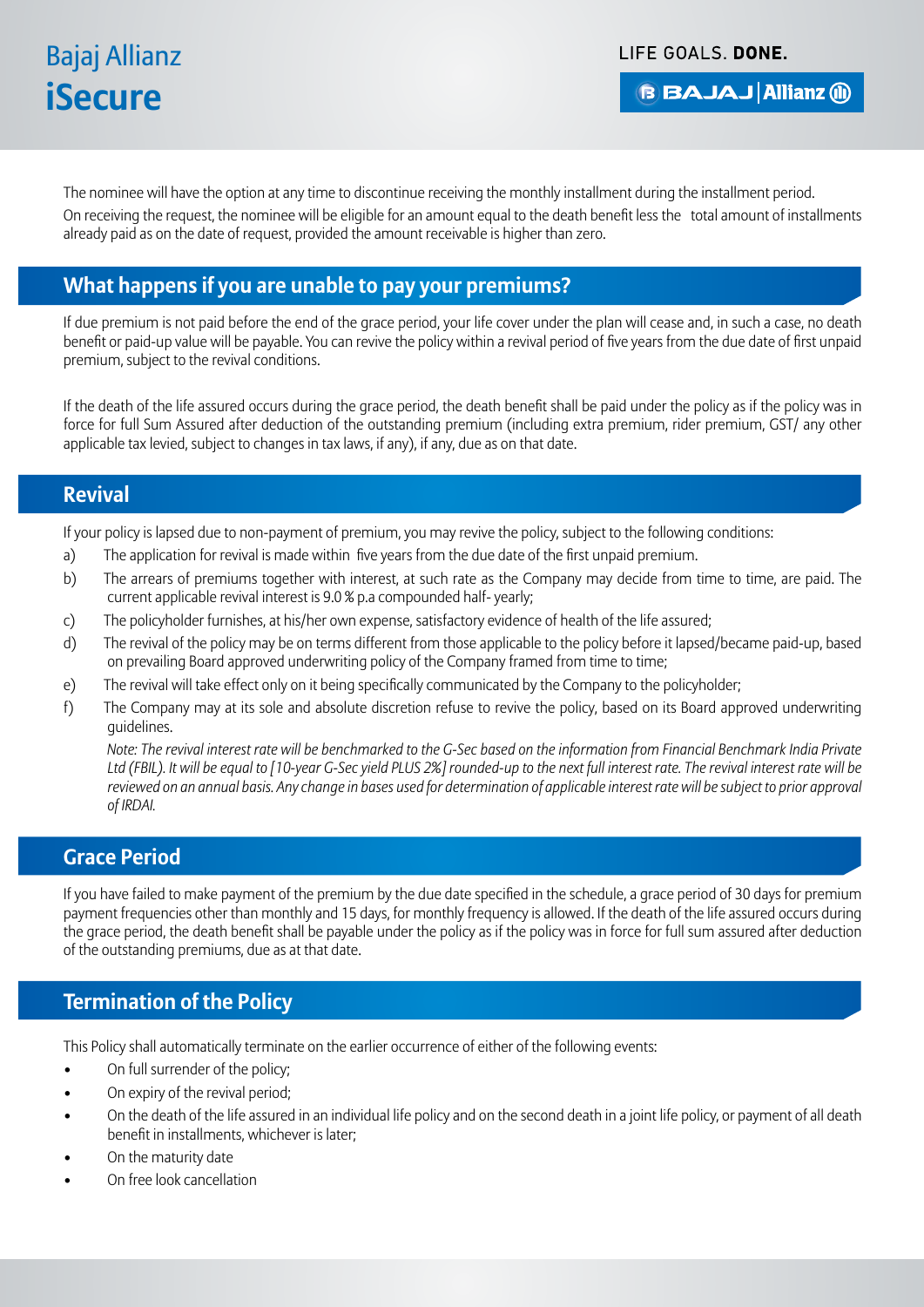**BBAJAJ Allianz (ii)** 

#### **Policy Loan**

Policy loan is not available under this plan.

#### **Tax Benefits**

Premium paid, Surrender value and Death Benefit may be eligible for tax benefits as per extant Income Tax Act, subject to the provision stated therein and as amended from time to time. You are requested to consult your tax consultant and obtain independent advice for eligibility and before claiming any benefit under the policy.

#### **Free Look Period**

Within fifteen (15) days of the receipt of this Policy and thirty (30) days in case of electronic Policy and Policy obtained through distance mode, you have the option to review the terms and conditions of the Policy, and if you disagree with any of the terms and conditions, you have an option to return the Policy stating the reasons for your objections, provided no claim has already been made in the Policy. You shall be entitled to a refund comprising all Regular Premiums (excluding applicable taxes) paid, less the proportionate amount of risk premium (for the period the Life Assured was on cover) and the expenses incurred by the Company on medical examination and stamp duty.

#### **Exclusions**

In case of death of the life assured due to suicide within 12 months from the date of commencement of risk or the date of latest revival of the policy, whichever is later, then the nominee or beneficiary of the policyholder shall be entitled to receive, the higher of 80% of the total premiums paid or the surrender value as on the date of death, provided the policy is in force.

## **Statutory Information**

#### **Assignment: Section 38 of the Insurance Act, 1938**

Assignment shall be in accordance with provisions of section 38 of the Insurance Act 1938 as amended from time to time.

#### **Nomination: Section 39 of the Insurance Act, 1938**

Nomination shall be in accordance with provisions of section 39 of the Insurance Act 1938 as amended from time to time.

#### **Prohibition of Rebate: Section 41 of the Insurance Act, 1938**

No person shall allow or offer to allow, either directly or indirectly, as an inducement to any person to take out or renew or continue an insurance in respect of any kind of risk relating to lives or property in India, any rebate of the whole or part of the commission payable or any rebate of the premium shown on the policy, nor shall any person taking out or renewing or continuing a policy accept any rebate, except such rebate as may be allowed in accordance with the published prospectuses or tables of the insurer.

Any person making default in complying with the provision of this section shall be liable for a penalty that may extend upto ten lakh rupees.

## **Fraud, Misstatement & Forfeiture- Section 45 of the Insurance Act, 1938**

Fraud, Misstatement and forfeiture would be dealt with in accordance with provisions of Sec 45 of the Insurance Act 1938 as amended from time to time

## **Applicability of Goods & Service Tax**

Goods and Service Tax is charged based on type of policy communication address of Policy Holder. This may change subject to change in rate/state in address of the Policy Holder as on date of adjustment.